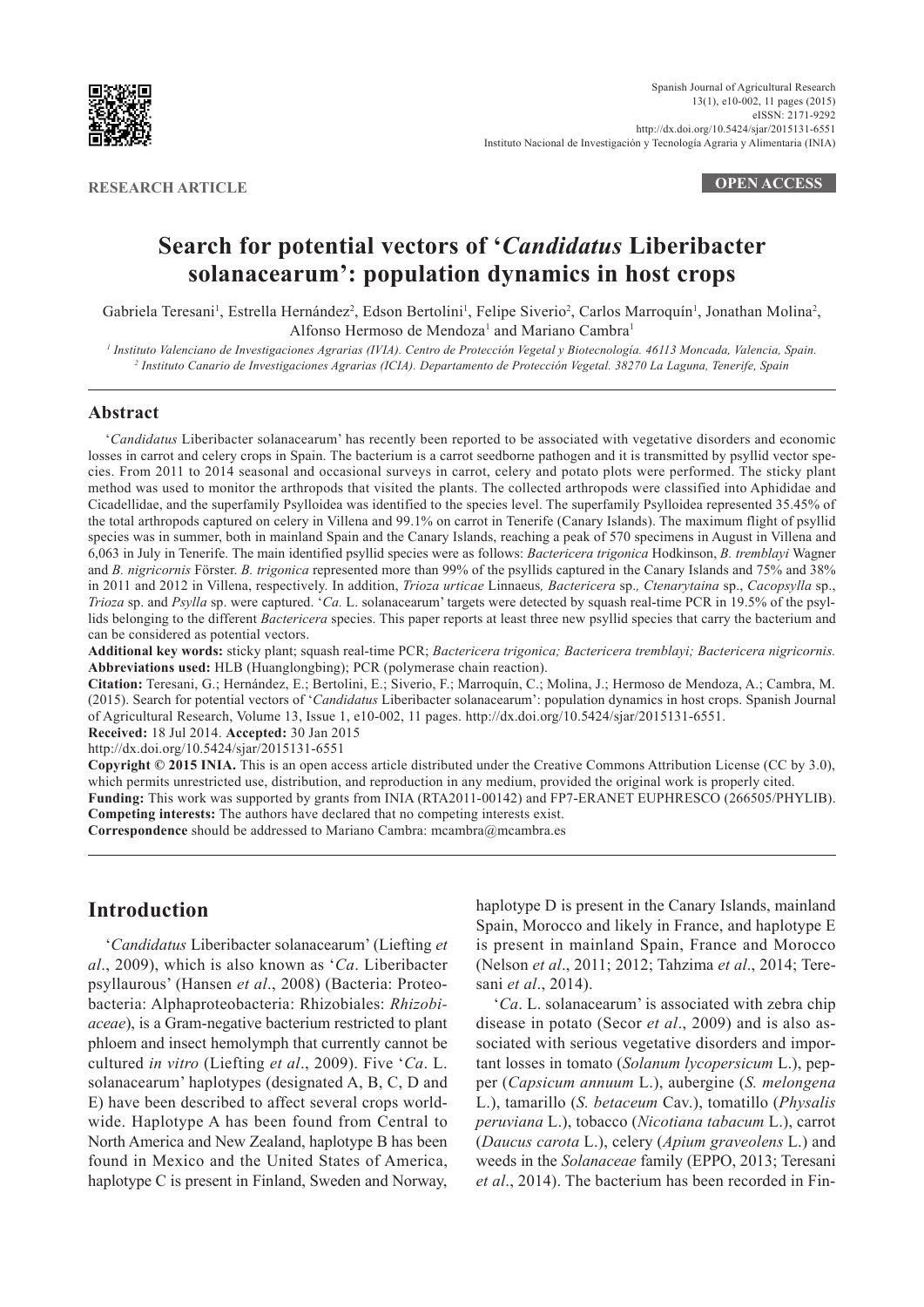land (Munyaneza *et al*., 2010a) and Spain (Alfaro-Fernández *et al.*, 2012a) to be associated with vegetative disorders in carrot causing leaf curling, yellow and purple discoloration of leaves, stunted growth of shoots and roots and the proliferation of secondary roots. More recently, the bacterium was also associated in celery with symptoms such as an abnormal amount of shoots, curling of stems and yellowing (Teresani *et al*., 2014), producing relevant yield reductions and important economic losses to the carrot and celery industries.

The bacterium is primary transmitted by carrot seeds (Bertolini *et al*., 2015) and is afterwards transmitted by different psyllid species in a persistent way. *Bactericera cockerelli* Sulc is the vector of haplotypes A and B in solanaceous crops (Nelson *et al*., 2011). *Trioza apicalis*  Förster was first described in carrot in Finland (Munyaneza *et al*., 2010b) transmitting the haplotype C (Nelson *et al*., 2011) and *B. trigonica* Hodkinson is associated with the transmission of '*Ca*. L solanacearum' haplotype D in carrot and likely with haplotype E in carrot and celery in Spain (Alfaro-Fernández *et al*., 2012b; Nelson *et al*., 2012; Teresani *et al*., 2014). In another '*Ca*. Liberibacter' associated disease, *Diaphorina citri* Kumayama*, Trioza erytreae* Del Guercio and *Cacopsylla citrisuga* Yang & Li have also been described as '*Ca.* Liberibacter' spp. vectors of huanglongbing (HLB), an important citrus disease (McLean & Oberholzer, 1965; Capoor *et al*., 1967; Bové, 2006; Cen *et al*., 2012). In addition, there are reports of '*Ca*. L. solanacearum' detection in nonidentified species of psyllids in the genera *Acizzia* and *Trioza* collected in New Zealand (Munyaneza, 2012).

Several trapping methods have been used in surveys to determine the arthropod species that are present on crops or visit crops to establish the population dynamics. These methods include the observation of established colonies, suction, water and sticky fishing-line traps as well as the sticky plant or shoot method (Cambra *et al.*, 2006). The sticky shoot method, which uses glue-covered bait leaves, shoots or the entire plant, has been extensively used to determine the arthropod species that visit crops and monitor aphid species in adult trees (Cambra *et al*., 2000; Marroquín *et al*., 2004; Vidal *et al.*, 2012). This method is the most efficient for estimating the numbers of insects landing on the plants (Hermoso de Mendoza *et al*., 1998). In Spain, arthropods occurring in carrot and celery crops have been previously studied using Moericke´s yellow traps (Villaescusa *et al*., 2011), but the captured arthropods were not identified at the species level. No data of psyllid species that visit potato crops have been available until now.

Conventional and real-time polymerase chain reaction (PCR) protocols have been described for '*Ca*. L. solanacearum' detection in plant material and insect vectors. Using conventional PCR '*Ca*. L. solanacearum' was

detected in eggs, different nymph instars stages and adults of *B. cockerelli* (Hansen *et al.,* 2008). The bacterium was also detected by conventional PCR in field-collected and laboratory-reared *T. apicalis* in southern Finland (Munyaneza *et al.*, 2010b). Squash real-time PCR is a useful tool for the detection of nucleic acid targets in insect vectors and was successfully used to detect '*Ca*. L. americanus' and '*Ca.* L. asiaticus' in *D. citri* specimens (Bertolini *et al*., 2014). The squashing of individual psyllids on membranes is a direct method of sample preparation in which neither extract preparation nor nucleic acid purification is necessary. The main drawback of these systems based on target immobilisation is the small amount of sample that can be loaded onto the support. This limitation is overcome by coupling these preparation methods with highly sensitive techniques such as realtime PCR (De Boer & López, 2012). In addition, the immobilisation of targets on paper is simpler and much faster than DNA extractions and can be used with quarantine pathogens without risks. The presence of DNA targets in individual psyllids can be accessed from fresh and previously captured individuals stored in alcohol and/ or squashed on paper (Marroquín *et al*., 2004).

The knowledge of arthropod species that visit crops and the seasonal fluctuations of their populations is basic for the identification of putative vector species and the development of control strategies (Cambra *et al*., 2006). Thus, the main goal of this study was to evaluate the psyllid species that landed on carrot, celery and potato crops, with high prevalence of '*Ca*. L. solanacearum', grown in different Spanish regions to determine the population dynamics. We also investigated whether the bacterium was associated to any of the different captured psyllid species.

## **Material and methods**

### **Hosts and monitoring sites**

Seasonal surveys were carried out in carrot and celery crops at Villena (Alicante) and Tenerife (Canary Islands) during different growing seasons between 2011 and 2012. Occasionally, carrot crops were also surveyed in the La Rioja region (Santo Domingo de la Calzada), and these surveys were extended to potato in Tenerife and Valencia from 2012 to 2014. The cultivars and monitored crops were as follows: Loretta and Golden var. *dulce* (Mill.) Pers. in celery plots grown in Villena; cv. Maestro in Villena and cv. Bangor in La Rioja in carrot plots; cv. Vivaldi in Valencia in a potato plot; cv. Bangor in carrot plots and cv. Slaney in Tenerife in a potato plot (Table 1).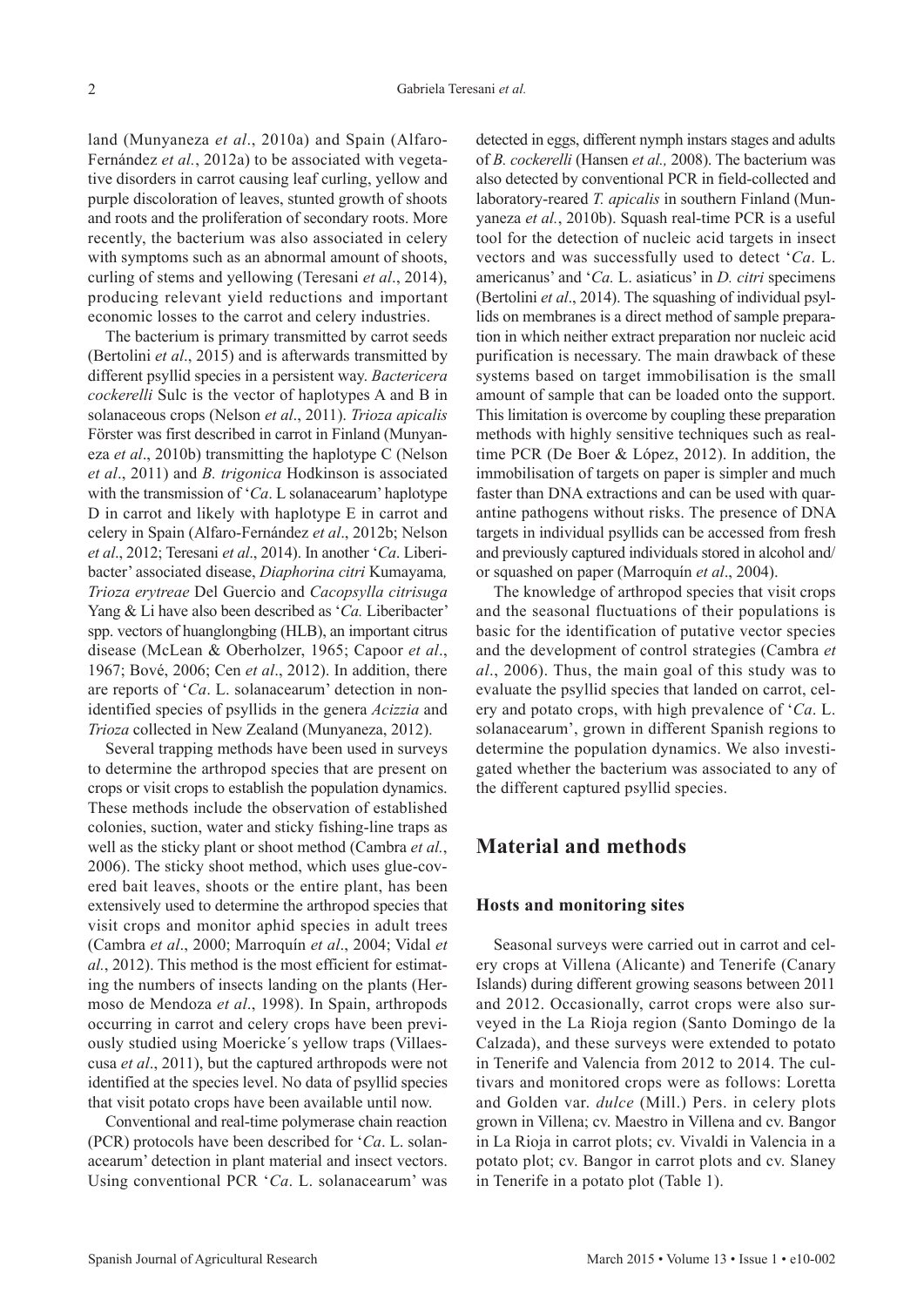A total of 16 commercial plots located in different regions where '*Ca*. L. solanacearum' prevalence was high were selected since 2011 to 2014. For the seasonal monitoring of arthropods that visit celery plants in 2011, three plots of approximately 1 ha were selected in Villena, representing each celery cycle of cultivation. In 2012, another six celery fields of 1 ha were also seasonally monitored in Villena, one during the early cycle, two in the meddle cycle and three in the late cycle in an attempt to cover the possible differences between plots over time. Two fields (1.3 and 0.4 ha, respectively) were also selected in 2012 in Tenerife for seasonal insect monitoring on carrot, one from each carrot cycle of cultivation, as well as, one potato field of approximately 0.2 ha. Finally, one carrot plot in La Rioja and one in Villena in 2012, one carrot plot in La Rioja in 2013, and one potato plot in Valencia in 2014 were selected to extend insect catches for identification purposes and to test '*Ca*. L. solanacearum' presence in the insect (Table 1).

#### **Monitoring of arthropods**

Arthropods monitoring was focused on Hemiptera belonging to Cicadellidae and Aphididae and the superfamily Psylloidea. The sampling for the seasonal surveys was performed weekly since the emergence of the plants until harvest during all the cycles of cultivation. It was done sporadically during occasional surveys. Monitoring was conducted sporadically during the occasional surveys.

For the seasonal surveys, the same 20 celery or 50 carrot plants were randomly selected in the plot and nondestructively sampled at weekly intervals. The whole plant was initially sprayed with glue (Souverode aerosol, Scotts, France) however, as the plants grew larger (4 weeks) only 1-2 fully developed leaves were sprayed. The sprayed leaves were detached after a week, and the new sticky leaves were prepared. The removed sticky leaves with arthropods stuck on the surface were placed in turpentine to dissolve the glue, and collected specimens were washed in soapy water to remove the solvent (Marroquín *et al*., 2004). The collected arthropods were kept in 70% alcohol for later counting and identification.

For the occasional surveys, a sampling site was randomly selected within the field, and 10 consecutive plants were monitored. One to two fully developed leaves from each plant were sprayed every 10 days. The attached arthropods were treated as previously described. The carrot surveys in La Rioja (2012 and 2013) and Villena (2012) were performed in autumn (September to November), whereas the potato survey in Valencia was performed in spring (March to May) and in Tenerife in spring-summer (May to July).

#### **Identification of arthropods**

Aphids, leafhoppers and psyllids were kept in alcohol, and the other arthropods were discarded. The se-

Table 1. Information on the experimental plots of celery, carrot and potato seasonally or occasionally monitored in mainland Spain and the Canary Islands from 2011 to 2014.

|                   |      | Cultivar | <b>Plot</b> |          |                                            |                                          |        |                               |                             |
|-------------------|------|----------|-------------|----------|--------------------------------------------|------------------------------------------|--------|-------------------------------|-----------------------------|
| Crop              | Year |          | Reference   | Location | Latitude                                   | Longitude                                | Cycle  | <b>Beginning</b> <sup>a</sup> | $\mathbf{End}^{\mathbf{a}}$ |
| <b>Seasonal</b>   |      |          |             |          |                                            |                                          |        |                               |                             |
| Celery            | 2011 | Loretta  | 01010111    | Villena  | 38°35'59" N                                | $0°52'30''$ W                            | Early  | 03/11                         | 06/14                       |
|                   |      | Loretta  | 08010111    | Villena  | 38°36'29'' N                               | 0°53'1"W                                 | Middle | 06/03                         | 09/12                       |
|                   |      | Loretta  | 26010111    | Villena  | 38°35'46" N                                | $0°52'34"$ W                             | Late   | 08/01                         | 11/10                       |
|                   | 2012 | Loretta  | 36010112    | Villena  | 38°40'11" N                                | $0°54'45"$ W                             | Early  | 03/14                         | 06/13                       |
|                   |      | Loretta  | 23010112    | Villena  | 38°37'23" N                                | $0°53'13"$ W                             | Middle | 06/21                         | 09/02                       |
|                   |      | Loretta  | 31010112    | Villena  | 38°37'33'' N                               | $0°55'29"$ W                             | Middle | 06/26                         | 09/13                       |
|                   |      | Loretta  | 11010212    | Villena  | 38°35'25" N                                | $0°52'18"$ W                             | Late   | 07/12                         | 10/22                       |
|                   |      | Loretta  | 08010212    | Villena  | 38°36'70" N                                | $0°52'37"$ W                             | Late   | 07/27                         | 11/15                       |
|                   |      | Golden   | 40010112    | Villena  | 38°36'31" N                                | $0^{\circ}52^{\prime}2^{\prime\prime}$ W | Late   | 08/02                         | 11/12                       |
| Carrot            | 2012 | Bangor   | 20120001    | Tenerife | $28°30'13''$ N                             | $16^{\circ}21'53''$ W                    | Middle | 05/08                         | 07/17                       |
|                   |      | Bangor   | 20120002    | Tenerife | 28°30'23" N                                | $16^{\circ}20'57''$ W                    | Late   | 08/17                         | 10/25                       |
| <b>Occasional</b> |      |          |             |          |                                            |                                          |        |                               |                             |
| Potato            | 2012 | Slaney   | 20120003    | Tenerife | $28°30'13''$ N                             | $16^{\circ}21'55''$ W                    | Middle | 05/17                         | 07/12                       |
| Carrot            | 2012 | Maestro  | 18100312    | Villena  | 38°37'81" N                                | $0°52'34''$ W                            | Late   | 08/10                         | 02/13                       |
|                   |      | Bangor   | 20120004    | La Rioja | $42^{\circ}32^{\prime}34^{\prime\prime}$ N | 2°53'43"W                                | Late   | 05/23                         | 12/19                       |
|                   | 2013 | Bangor   | 20130001    | La Rioja | $42^{\circ}34'32"$ N                       | $2^{\circ}53'44''$ W                     | Late   | 05/06                         | 12/27                       |
| Potato            | 2014 | Vivaldi  | 20140001    | Valencia | 39°31′49'' N                               | $0°22'47"$ W                             | Early  | 01/15                         | 05/15                       |

a Month/day of the beginning and end of the crop.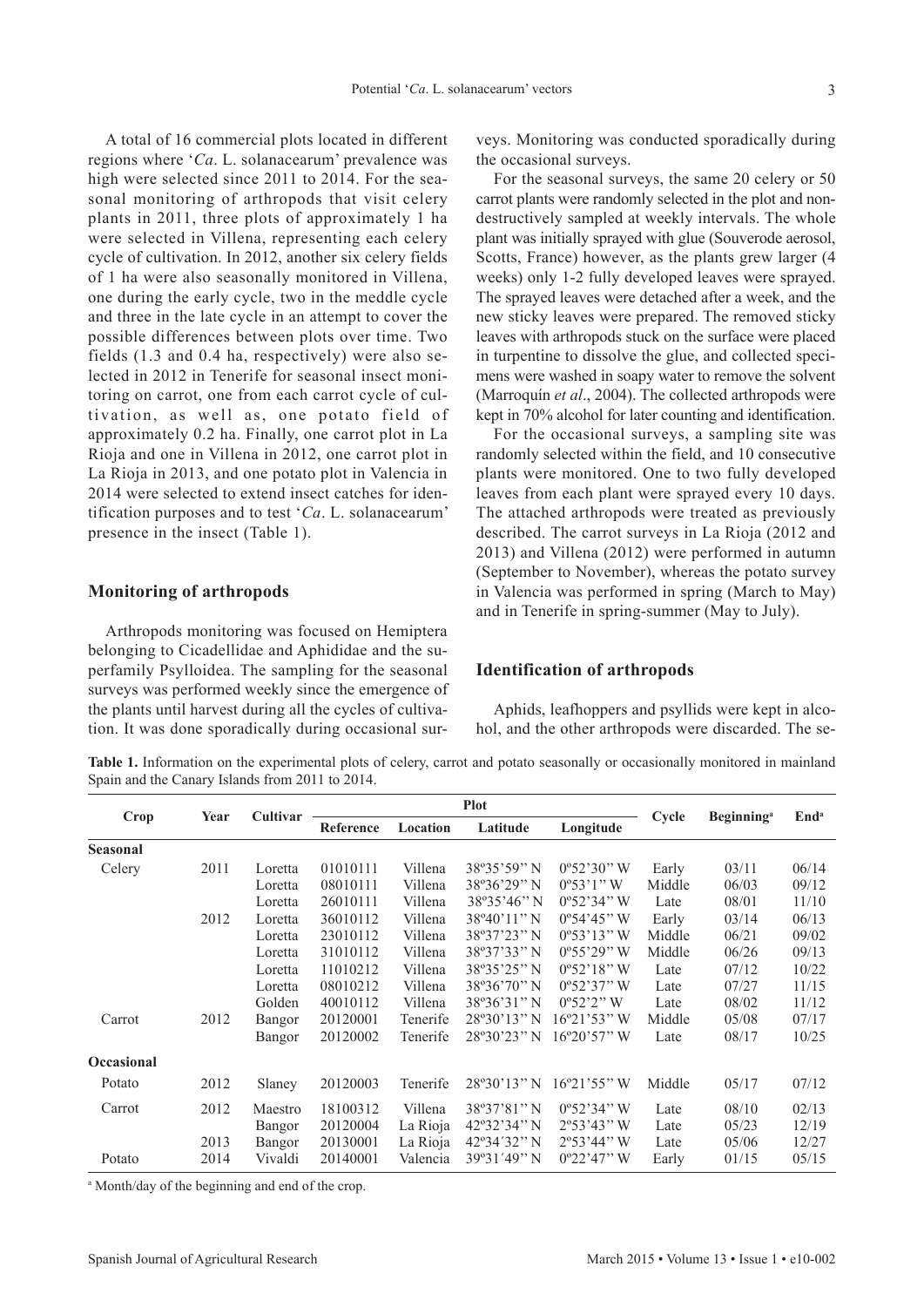lected families were counted by date of capture and then identified. Only the superfamily Psylloidea was identified to the species level due to the important role they may play in the transmission of '*Ca*. L. solanacearum'.

The identification was based on morphological characteristics using classification keys (Ribaut 1936, 1952; Ramírez, 1955, 1956, 1959; Shaposhnikov & Davletshina, 1967; Hodkinson, 1981; Hermoso de Mendoza, 1982; Ossiannilsson*,* 1992; Ouvrard & Burckhardt, 2012). Some specimens were mounted on slides following the method of Hodkinson & White (1979) and photographed.

### **Detection of '***Ca***. L. solanacearum' targets in psyllid species**

The identified individual psyllid specimens were squashed on Whatman 3MM membranes (GE Healthcare Europe) using the round bottom of an Eppendorf tube until the complete disruption of the insect (Olmos *et al*., 1996; Bertolini *et al*., 2014). The membrane containing squashed psyllids was carefully cut around the sample  $(\sim 0.5 \text{ cm}^2)$  and inserted into Eppendorf tubes. DNA was released from the piece of the membrane by adding 100 μL of distilled sterile water and vortexed. Three μl were analysed by specific '*Ca*. L. solanacearum' real-time PCR according to Teresani *et al*. (2014) using a CaLsol/100 kit (Plant Print Diagnòstics, Valencia, Spain). Positive and negative controls (5 μL of crude extract of infected and healthy plant material spotted on a piece of membrane, respectively) and PCR reagents were used. Psyllids were considered

positive when an exponential amplification curve occurred and the Ct value was below 45.

### **Results**

#### **Arthropod monitoring**

A total of 18,751 arthropods were captured during the seasonal surveys. From this total, 2,695 arthropods were caught on celery in 2011 in Villena. The superfamily Psylloidea (1,373 individuals) and the family Aphididae (762) were the most frequently found, followed by Cicadellidae (560) (Table 2). In 2011, the higher numbers of captured arthropods were observed in the middle cycle of cultivation (June  $3<sup>rd</sup>$  to September 12<sup>th</sup>). A total of 1,533 specimens were caught in 2012 on celery. Cicadellidae was the most frequently found family in the sticky plants (924 specimens), followed by Aphididae (483) and Psylloidea (126) (Table 2). In 2012, a low number of psyllid species were caught in comparison with 2011, and no remarkable peaks of the populations of any the species were observed.

A total of 14,523 arthropods were caught on carrot crops in Tenerife. The superfamily Psylloidea was the predominant (14,401 specimens) followed by Aphididae (62) and Cicadellidae (60) (Table 2).

#### **Psyllid species composition**

The overall numbers of captured psyllid species (15,900 individuals) in the seasonal surveys are shown

| Crop-Location   | Year | <b>Cycle of cultivation</b> | Aphididae  | Cicadellidae | Psylloidea    | <b>Total</b> |
|-----------------|------|-----------------------------|------------|--------------|---------------|--------------|
| Celery-Villena  | 2011 | Early                       | 144        | 24           | 47            | 215          |
|                 |      | Middle                      | 568        | 346          | 792           | 1,706        |
|                 |      | Late                        | 50         | 190          | 534           | 774          |
|                 |      | Total $(\% )$               | 762 (28.3) | 560(20.8)    | 1,373(50.9)   | 2,695        |
|                 | 2012 | Early                       | 269        | 101          | 12            | 382          |
|                 |      | Middle <sup>a</sup>         | 36         | 352          | 16            | 845          |
|                 |      |                             | 50         | 353          | 38            |              |
|                 |      | Lateb                       | 19         | 35           | 4             | 308          |
|                 |      |                             | 50         | 55           | 44            |              |
|                 |      |                             | 59         | 28           | 12            |              |
|                 |      | Total $(\% )$               | 483 (31.5) | 924(60.3)    | 126(8.2)      | 1,533        |
| Carrot-Tenerife | 2012 | Middle                      | 52         | 37           | 14,262        | 14,351       |
|                 |      | Late                        | 10         | 23           | 139           | 172          |
|                 |      | Total $(\% )$               | 62(0.4)    | 60(0.4)      | 14,401 (99.1) | 14,523       |

**Table 2.** Total numbers and percentage of arthropods collected in seasonal surveys on celery plants in Villena in 2011 and 2012 and carrot plants in Tenerife in 2012 using the sticky plant method.

<sup>a</sup> Two experimental plots by cultivation cycle of celery. <sup>b</sup> Three experimental plots by cultivation cycle of celery.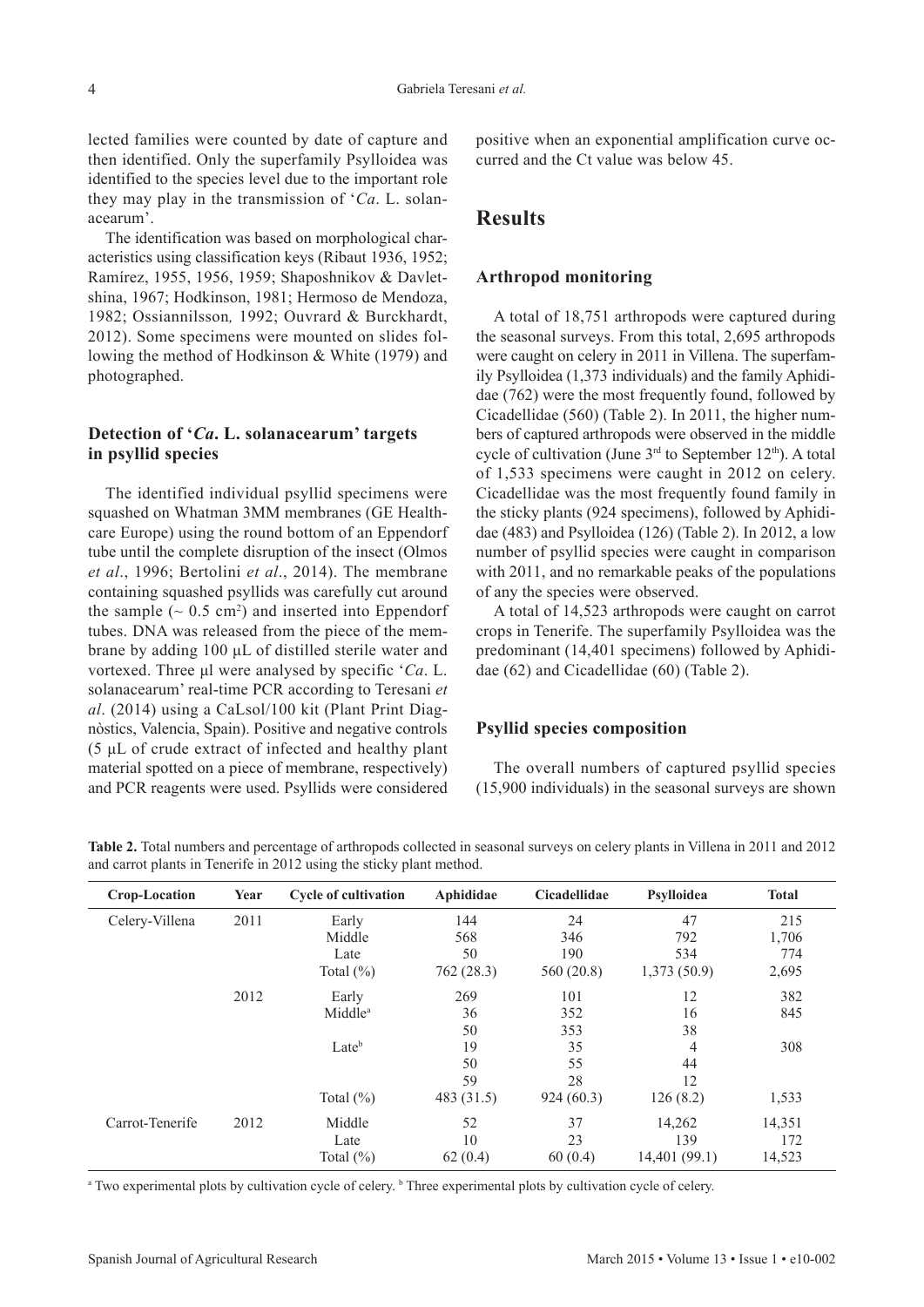in Table 3. The population dynamics of psyllid species captured in celery plots in Villena (2011) are presented in Figure 1A. A total of 1,499 psyllids were caught on celery in Villena, 1,373 in 2011 and 126 in 2012. In 2011, the predominant species were as follows: *B. trigonica* (1,085 specimens) followed by *B. tremblayi*  Wagner (225) and *B. nigricornis* Förster (2). Sixty-one specimens from other psyllid species (*Bactericera* sp., *Trioza* sp. and *Psylla* sp.) were also caught in 2011. Two maximum population peaks of *B. trigonica* were observed during the summer of 2011. The most important peak occurred from August  $10<sup>th</sup>$  to  $17<sup>th</sup>$ , with 570 specimens captured. The second peak occurred from August  $24<sup>th</sup>$  to  $30<sup>th</sup>$ , with 293 specimens captured (Figure 1A). The population dynamics of psyllid species captured on celery plots in Villena (2012) are presented in Figure 1B. The two species found in the second year of seasonal surveys were *B. trigonica* (48) and *B. tremblayi* (46)*.* Thirty-two specimens from other non-identified psyllid species (most likely *Bactericera* sp.) were also captured. *B. nigricornis* was not found on celery plants in the Villena area in 2012.

A total of 14,401 psyllids were caught on carrot fields in Tenerife, with *B. trigonica* as the dominant psyllid species, followed by *Bactericera* sp. and *Trioza urticae* Linnaeus (Figure 1C). In the middle cycle of cultivation, 14,255 *B. trigonica* and seven specimens from other psyllid species (*Bactericera* sp.) were caught. In the late cycle, a lower number of psyllids than in the previous cycle was found: 119 *B. trigonica* and 20 specimens of *T. urticae*, *Ctenarytaina* sp. and *Cacopsylla* sp. (other species in Table 3) were also identified in Tenerife.

A total of 811 psyllids were caught in the occasional surveys on carrot and potato from 2012 to 2014 (Table 4). *B. trigonica, B. nigricornis* and *B. tremblayi*  were identified in the carrot surveys performed in 2012 and 2013 in La Rioja and Villena. *B. nigricornis* (38 specimens) and *B. tremblayi* (25) were the only species captured in La Rioja in 2012, and *B. trigonica* (26) and *B. tremblayi* (2) were the species captured in Villena in 2012. *B. trigonica* (476 specimens), *B. tremblayi*  (44) and other psyllid species (70) were captured in La Rioja in 2013. *B. trigonica* (7 specimens), *B. nigricornis* (2) and other non-identified psyllid species (2) were the only species captured in the potato surveys in 2014 in Valencia, whereas *B. trigonica* (102) and *Bactericera* sp. (17) were caught on potato in Tenerife.

### **Detection of '***Ca***. L. solanacearum' DNA targets in individual psyllids**

 '*Ca.* L. solanacearum' targets were amplified by squash real-time PCR from *B. trigonica*, *B. tremblayi*, *B. nigricornis* and other non-identified psyllid species (Tables  $3 \& 4$ ). Targets of the bacterium were amplified in 43 out of 1,085 *B. trigonica* and in 13 out of 225 *B. tremblayi* individuals caught on celery crops located at Villena in 2011. '*Ca.* L. solanacearum' targets were only detected in one out of 48 *B. trigonica* tested and in one out of 46 *B. tremblayi* analysed in 2012. The bacterium was not found in *B. nigricornis* or the other non-identified psyllid species in Villena during both years. Two hundred forty one out of the 14,401 captured psyllids in the seasonal surveys on carrot in

| Crop-Location Year |      | <b>Cycle of cultivation</b> | <b>B.</b> trigonica         | <b>B.</b> tremblayi | <b>B.</b> nigricornis | Other <sup>a</sup>     | <b>Total</b>       |
|--------------------|------|-----------------------------|-----------------------------|---------------------|-----------------------|------------------------|--------------------|
| Celery-Villena     | 2011 | Early                       | $(1 + / 36^b)$              | $3+/9$              | $0+/-0$               | $0^{+/2}$              | $3+/47$            |
|                    |      | Middle                      | $43 + 566$                  | $10+/180$           | $0+1$                 | $0+/45$                | $53+/792$          |
|                    |      | Late                        | $0+$ /483                   | $0+$ /36            | $0+1$                 | $0+/14$                | $0+ / 534$         |
|                    |      | Total                       | $43 + / 1,085$              | $13 + 225$          | $0+/2$                | $0 + 61$               | $56+/1,373$        |
|                    | 2012 | Early                       | $0^{+/5}$                   | $0+/2$              | $0^{+/0}$             | $0^{+/5}$              | $0+12$             |
|                    |      | Middle                      | $0+/4$                      | $1 + 2$             | $0^{+/0}$             | $0+10$                 | $2 + 55$           |
|                    |      |                             | $1 + 27$                    | $0 + 3$             | $0+/-0$               | $()+/9$                |                    |
|                    |      | Late                        | $0+/4$                      | $0^{+/0}$           | $0^{+/0}$             | $0^{+/0}$              | $0+ / 59$          |
|                    |      |                             | $0+/4$                      | $0+$ /39            | $0^{+/0}$             | $0^{+/0}$              |                    |
|                    |      |                             | $0+/4$                      | $0+$ /0             | $0^{+/0}$             | $0 + 8$                |                    |
|                    |      | Total                       | $1 + 48$                    | $1 + 46$            | $\theta$              | $0+ / 32$              | $2+126$            |
| Carrot-Tenerife    | 2012 | Middle                      | $31+/95$ $(14,255)^{\circ}$ | $0^{+/0}$           | $0^{+/0}$             | $3+/7^d$               | $34+102(14,262)$   |
|                    |      | Late                        | $38+/119$                   | $0^{+/0}$           | $0^{+/0}$             | $0+/20$                | $38 + / 139$       |
|                    |      | Total                       | $50+/214$                   | $0^{+/0}$           | $0^{+/0}$             | $3 + /27$ <sup>d</sup> | $53+/241$ (14,401) |

Table 3. Different psyllid species captured in seasonal surveys on sticky celery and carrot plants in 2011 and 2012. Estimation of the number of specimens carrying the bacterium was determined by real-time polymerase chain reaction (PCR).

a Other species: *T. urticae*, *Bactericera* sp., *Cacopsylla* sp., *Ctenarytaina* sp., *Psylla* sp. and *Trioza* sp. b '*Candidatus* Liberibacter solanacearum' positive psyllid specimens/total of analysed psyllid specimens. Chirty-one positive psyllids out of 95 analysed from a total of 14,255 captured. d The three positive specimens belonging to *Bactericera* sp.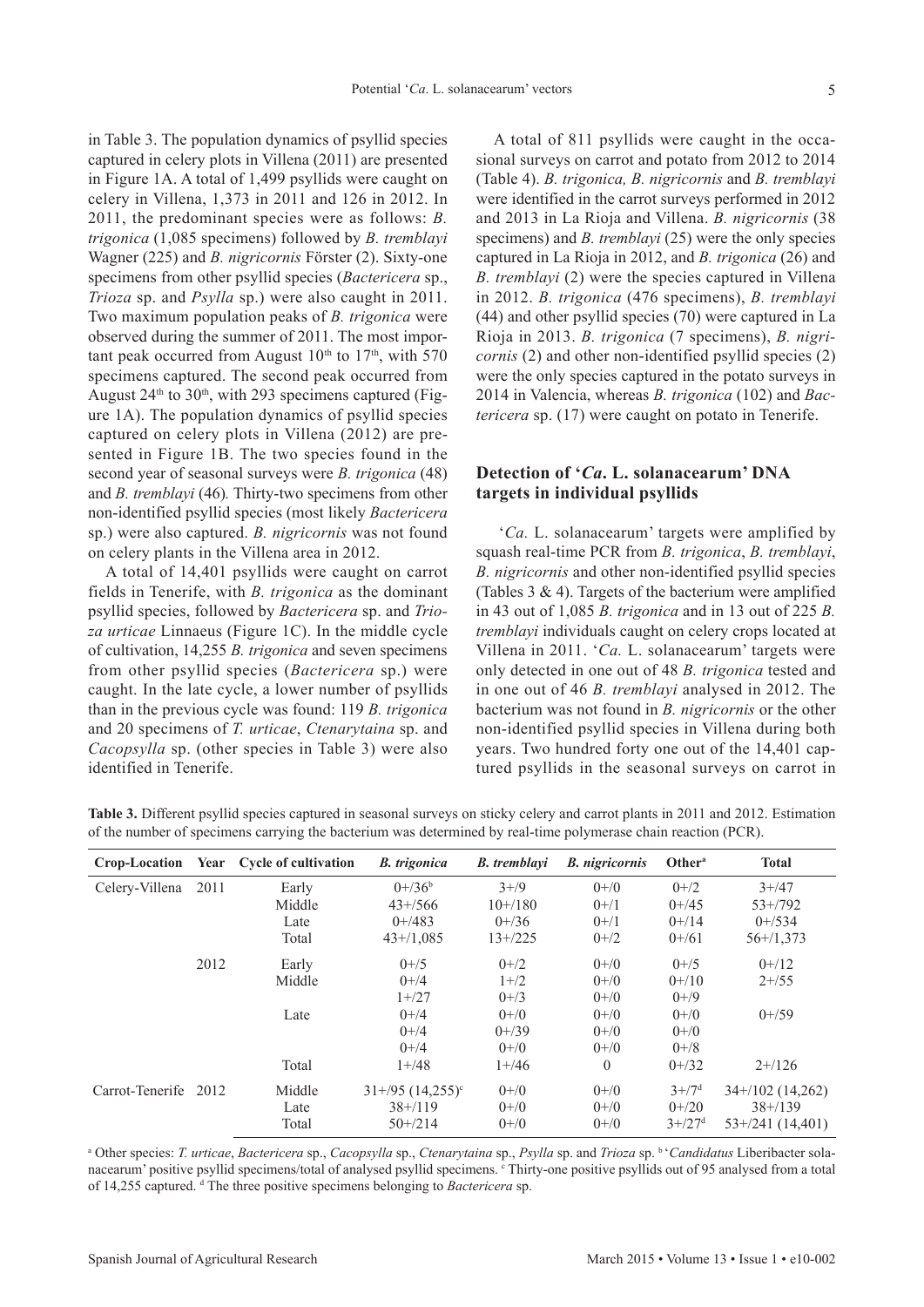Tenerife were analysed (Table 3). The *B. trigonica* and *Bactericera* sp. collected on carrot in Tenerife in both years tested positive against '*Ca.* L. solanacearum'. In the middle cycle of cultivation, approximately 1% of the total *B. trigonica* captured were analysed; and in 31 specimens out of 95 *B. trigonica* and in three



**Figure 1.** Population dynamics of psyllid species monitored using the sticky plant method. **A:** Population dynamics of psyllid species captured on celery plants in Villena in 2011 at the different cycles of cultivation. **B:** Population dynamics of psyllid species captured on celery plants in Villena in 2012 at the different cycles of cultivation. Combined data for the middle and late cycles. **C:**  Population dynamics of psyllid species captured on carrot plants in Tenerife in 2012 at the middle and late cycles of cultivation.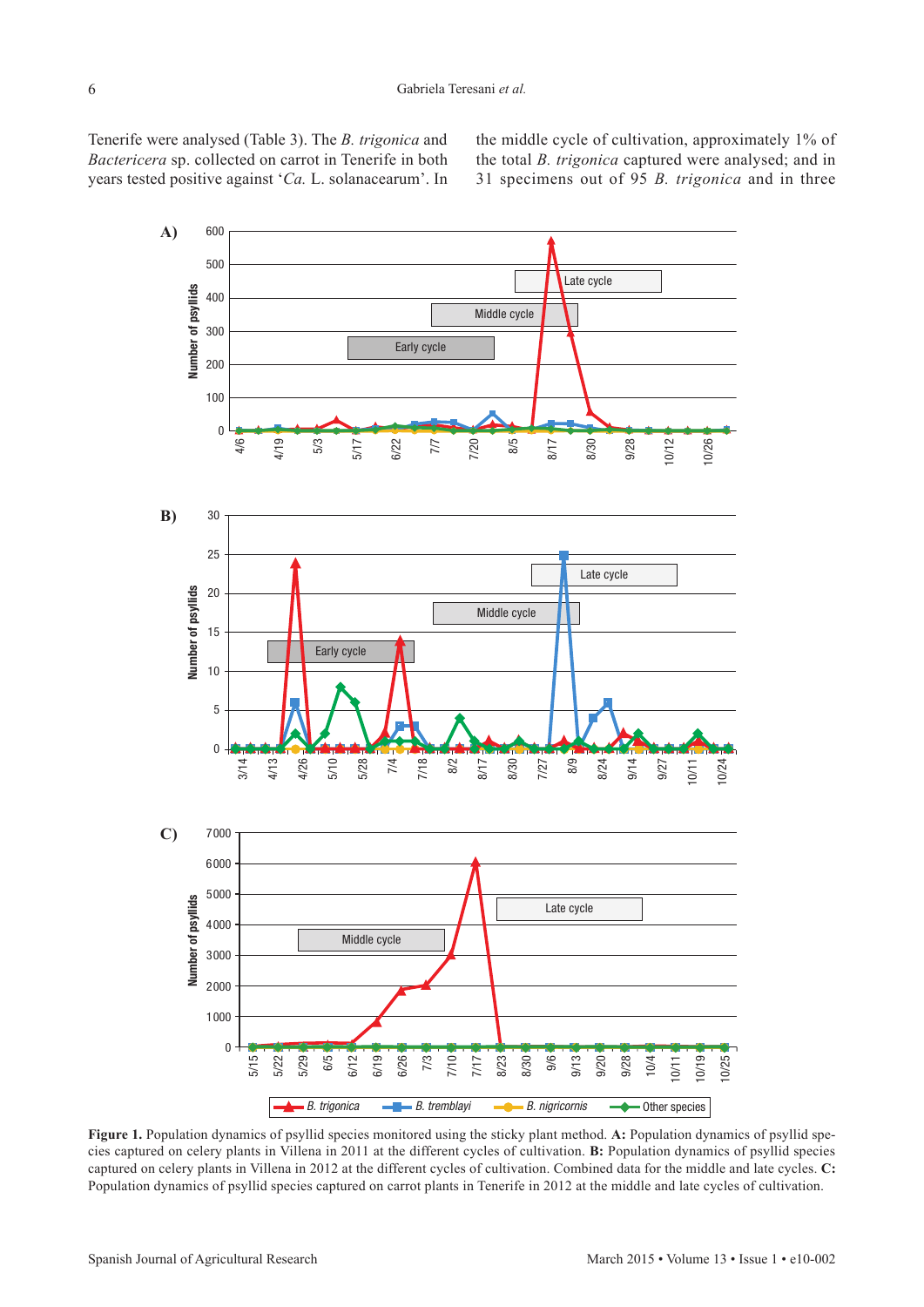|                        |            | Carrot         | <b>Potato</b> |                 |                  |  |
|------------------------|------------|----------------|---------------|-----------------|------------------|--|
| <b>Psyllid species</b> | 2012       |                | 2013          | 2012            | 2014<br>Valencia |  |
|                        | La Rioja   | <b>Villena</b> | La Rioja      | <b>Tenerife</b> |                  |  |
| <i>B.</i> trigonica    | $(1+)/0^a$ | $0+ / 26$      | $210+1476$    | $35+/102$       | $0+/7$           |  |
| B. tremblayi           | $24 + 25$  | $0+2$          | $33+/44$      | $0+$ /0         | $0+/-0$          |  |
| B. nigricornis         | $36 + 38$  | $0^{+/0}$      | $0+$ /0       | $0+/-0$         | $0+2$            |  |
| $Other^b$              | $0^{+/0}$  | $0^{+/0}$      | $50+/70$      | $0+17$          | $0+2$            |  |
| Total                  | $60+/63$   | $0+ / 28$      | $293+/590$    | $35+/119$       | $0+/11$          |  |

**Table 4.** Different psyllid species collected in occasional surveys on carrot by sticky leaves in the La Rioja region and Villena, and on potato in Tenerife and Valencia. Estimation of the number of specimens carrying the bacterium was determined by real-time polymerase chain reaction (PCR).

<sup>a</sup> '*Candidatus* Liberibacter solanacearum' positive psyllid specimens/total of analysed psyllid specimens. b Other indicates non-identified specimens, most likely *B. trigonica,* that had key morphological characteristics damage that was caused during the process of recovery from the sticky plant*.*

specimens out of seven *Bactericera* sp.*,* positive amplification was observed. In the late cycle of carrot cultivation, 38 out of 119 *B. trigonica* were positive against the bacterium. None of the 20 specimens from the other psyllid species tested positive (Table 3).

'*Ca.* L. solanacearum' targets were amplified in 24 out of 25 *B. tremblayi* and in 36 out of 38 *B. nigricornis*  in occasional carrot surveys in La Rioja in 2012. In 2013, bacterial targets were amplified in 210 out of 476 *B. trigonica*, in 33 out of 44 *B. tremblayi* and in 50 out of 70 non-identified psyllid species. Thirty-five out of 102 *B. trigonica* collected in occasional potato surveys in Tenerife in 2013 tested positive to *'Ca.* L. solanacearum' by real-time PCR. The bacteria were not detected in the other psyllid species collected in this crop or in the crop itself. '*Ca.* L. solanacearum' targets were not amplified from psyllids captured in the potato crops in Valencia in 2014 (Table 4).

## **Discussion**

The knowledge of the seasonal dynamics and abundance of arthropods in crops is key to determine the species responsible for the natural spread of '*Ca.* L. solanacearum'. In addition, due to little or no available information on the arthropod species that lands on economically important crops, is necessary to identify the species that visit the potential hosts of the bacterium in different ecological areas in Spain. This is a basic foundation that is necessary to design strategies to mitigate the natural spread of the bacterium.

During the seasonal arthropod surveys performed in celery crops in Villena in 2011 and 2012, 35.4% of the catches belonged to the superfamily Psylloidea although important differences were observed between both years in the number of specimens and the preva-

lent families captured. In 2011, psyllids were the most frequently identified arthropods. The summer period was the season with most captured insects, corresponding to the middle cycle and the beginning of the late cycle of celery cultivation. The most prevalent species in this period was *B. trigonica,* which was previously associated with '*Ca*. L. solanacearum' transmission in Spain (Alfaro-Fernández *et al*., 2012b). In 19.5% of the psyllid species tested, '*Ca.* L. solanacearum' targets were amplified, suggesting the high prevalence of the bacterium in the celery plants grown in the monitored areas. This fact could justify the higher prevalence of symptoms and the important crop losses in the middle and late cycles of cultivation. In 2012, the most frequent visitors were included in the families Cicadellidae, followed by Aphididae and the superfamily Psylloidea. In this year, although there were two celery plots sampled in the middle cycle and three in the late cycle of cultivation, the prevalence of arthropods was very low compared with the previous year. Consequently, a lower prevalence of symptoms in celery was observed, whereas the presence of symptomatic carrots was similar to the previous years. This was likely, due to the primary infection caused by carrot seed transmission that was recently demonstrated (Bertolini *et al*., 2015). In both of the surveyed years, the arthropods collected on sticky celery plants showed the same psyllid species structure: *B. trigonica* was always the prevalent species and *B. nigricornis* was the less frequently observed species, with only two caught specimens in 2011. The same psyllid species are visiting early potato crops in Valencia, representing a threat for the crop if non-solanaceaous haplotypes are able to colonise potato plants. In addition, non-identified *Trioza* sp*., Psylla* sp. and *Bactericera* sp. (but not *B. cockerelli* and *T. apicalis*), were found on carrot, celery and potato in mainland Spain.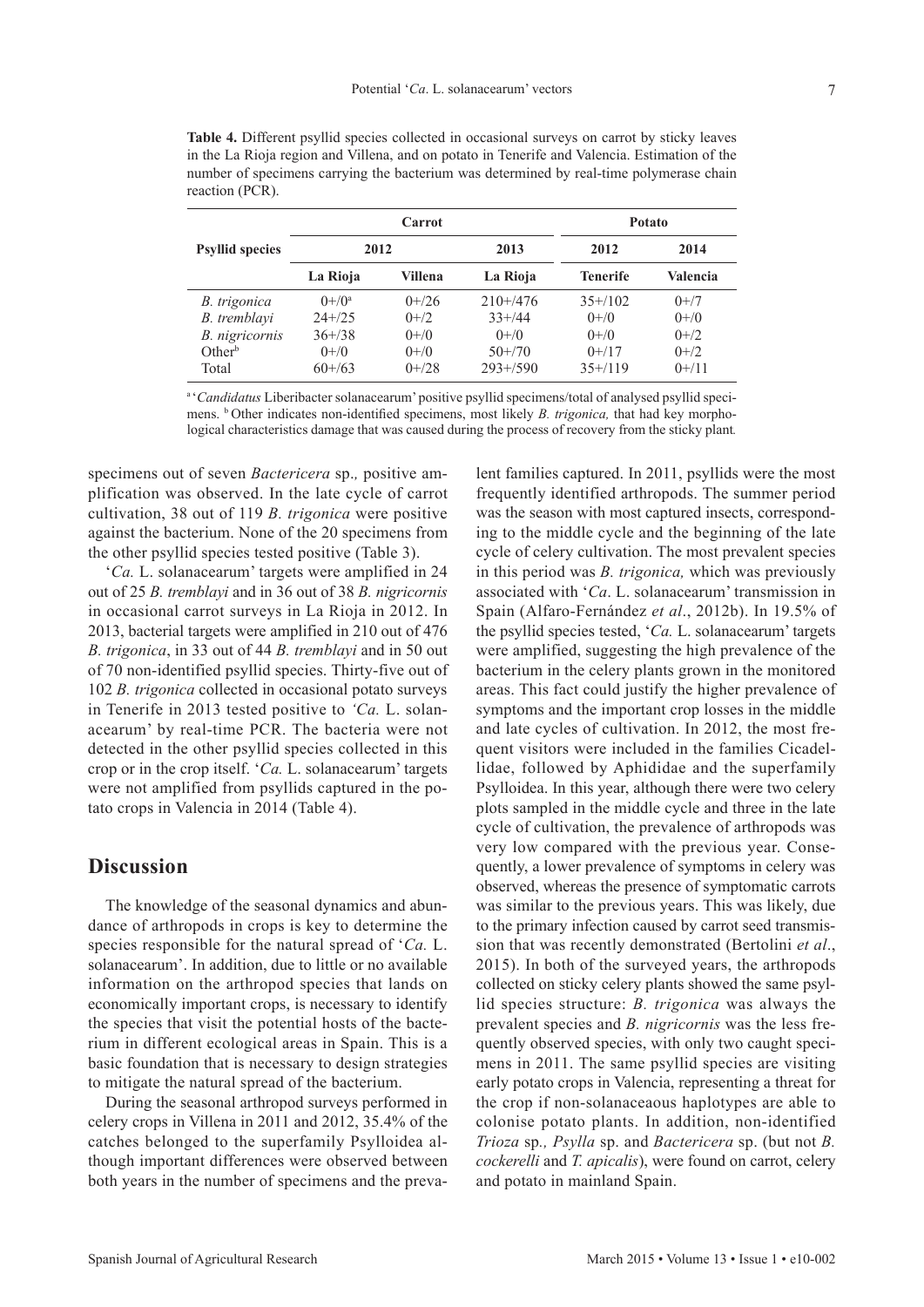In total, 99.1% of the 14,401 captured insects on carrot during seasonal surveys performed in Tenerife in 2012 were psyllids. This high number is typically found in the middle cycle of cultivation, with a maximum peak of 6,063 specimens caught in summer. Almost all the psyllid species captured were *B. trigonica*, ranging from 99.9% in the middle cycle to 85% in the late cycle of carrot cultivation. *T. urticae*, *Bactericera* sp., *Cacopsylla* sp. and *Ctenarytaina* sp. were the other psyllid species captured in the monitored plots, showing a high population number and diversity of species in the Canary Islands. The population dynamics of psyllids in the potato plots in Tenerife were in agreement with the dynamics observed in carrots. The comparison of the number of psyllid species caught on celery in mainland Spain and on carrot in the Canary Islands suggests that carrot is the preferential host for the species found in the monitored areas. In fact, in Villena, where carrot and celery are grown in the vicinity, a higher prevalence of psyllid species was found in carrot than in celery (data not shown).

The Spanish mainland climate varies across the peninsula among the three main climatic zones, which can be distinguished according to the geographical location and orographic conditions. The typical Mediterranean climate is represented by Valencia, the continental Mediterranean climate by Villena and the last zone, with some oceanic characteristics is represented by the climate of La Rioja. The subtropical climate is the predominant climate in the surveyed carrot and potato areas in the Canary Islands. Dixon (1985) reported that the population dynamics of aphid species can vary depending on the year and other factors, such as whether conditions, natural enemies, abundance in previous years or human actions. Some of these factors could explain the variation in the number of arthropod species caught among the different years and cycles of cultivation in different areas. In fact, the rainfall in 2012 (352.4 mm) was approximately twice than that in 2011 (181.7 mm) in Villena. In Tenerife, the late cycle of cultivation occurs in autumn when the temperature is lower than in the previous cycles and the rainfall is more constant (data not shown). The mentioned factors could also justify why the population structure changed in the carrot crops in La Rioja between 2012 (*B. trigonica* was not captured and *B. nigricornis* was present) and 2013 (*B. trigonica* was the prevalent species and *B. nigricornis* was not captured). However, these factors did not affect *B. tremblayi* which maintained similar populations in both years.

The surveys were focused on arthropod families in which several species are described as vectors of plant pathogens. Psyllid species are cited as efficient vectors of the fastidious bacterium '*Ca*. Liberibacter' in economically important crops: *D. citri*, *T. erytreae* and *C. citrisuga* in citrus (Bové, 2006; Cen *et al*., 2012), *B. cockerelli* in potato and tomato (Hansen *et al*., 2008) and *T. apicalis* in carrot (Nissinen *et al*., 2014). Moreover, recent studies suggest that Liberibacter species may be more widespread than previously thought, and vector species play an important role in bacterial spread. In addition, psyllids such as *B. cockerelli* and *T. apicalis* are able to transmit the same bacterium in distant and different geographical areas, highlighting the importance of the local identification of psyllid species and putative vectors. For this reason, we focused our interest in psyllid species. Bertolini *et al*. (2015) reported that the presence of *B. trigonica* and other species was correlated with an increase in the prevalence of the bacterium from 2% to approximately 100% after six months of carrot cultivation. Other experiences with emerging diseases in the citrus and potato industries suggest that psyllid species, feeding briefly outside their normal plant host range, could introduce a pathogen to another crop (Nelson *et al.*, 2013). This might present a serious threat for other economically important crops, such as potato, tomato and aubergine which could naturally be infected by '*Ca*. L. solanacearum' if psyllid species carrying the bacterium have the opportunity to reach the phloem of a potential host species.

Villaescusa *et al*. (2011) reported, using Moericke´s yellow traps, the arthropods occurring in the ambience of carrot and celery plots in Spain; psyllids represented 92.4% of the total number of captured arthropods. In our case, using sticky plants, psyllids landing on the plants represented 50.9% in 2011 and 8.2% in 2012 of the total number of the arthropods. Our data are essentially in agreement with the structure of the species found in the previous study, where *Bactericera* spp. (85% of the total psyllid caught), *Cacopsylla* sp. and *Trioza* sp. were caught. Althought the authors did not identify the *Bactericera* spp. found, it is likely that *B. trigonica*, *B. tremblayi* and *B. nigricornis* were already present in the Villena area at that time.

To make decisions regarding integrated disease management strategies, it is essential to identify the psyllid species that land on a particular crop and estimate the abundance of the different species and the percentage of specimens carrying the bacterium. In this context, the use of appropriate methodology is crucial. The use of the sticky host plants make it possible to more accurately determine the species that actually land on the plants. In addition, the squash protocol described by Bertolini *et al.* (2014) combined with real-time PCR described by Teresani *et al*. (2014) has demonstrated their potential for the detection of '*Ca*. L. solanacearum' targets in psyllids. The squash procedure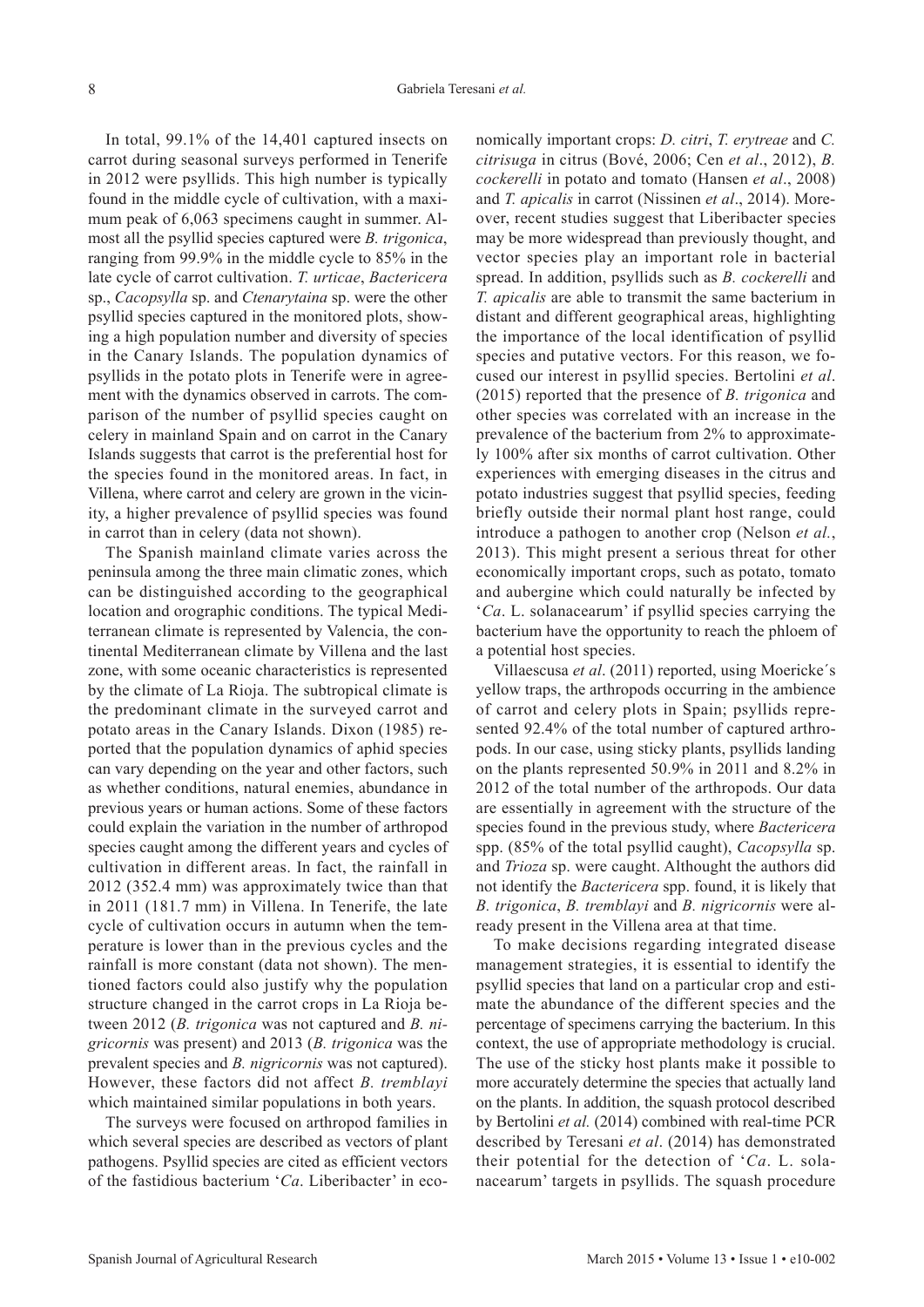and subsequent detection by PCR-based methods yielded similar results using fresh or those preserved in alcohol for the detection of the viral targets (Marroquín *et al*., 2004). We assumed the non-effect of the treatment to remove the psyllids stuck on the plant and the preservation in alcohol. In fact, we were able to detect amplifiable '*Ca*. L. solanacearum' targets in 95.2% of the captured psyllids in La Rioja in 2012 using this methodology. The use of this technique allowed the estimation of the percentage of psyllids carrying the bacterium that could transmit it if given the opportunity to feed on the phloem of a host species. Although we have not yet performed transmission trials, the detection of targets is a strong indication that the squashed arthropods are harboring '*Ca*. L. solanacearum' acquired from infected plants; it is likely that it has multiplied in the insect to become detectable by real-time PCR. These facts represent the risk of bacterium transmission and disease spread.

*B. tremblayi*, *B. nigricornis* and *B. trigonica* are morphologically close psyllid species that belongs to the 'Bactericera nigricornis Förster group' (Hodkinson, 1981). They have polyphagous habits and show overlapping areas of distribution. These species were formally reported in Bosnia-Herzegovina, France, Greece, Iran, Italy, Serbia, Switzerland and Turkey (Ouvrard & Burckhardt, 2012). Here, we report the presence of *B. tremblayi* and *B. nigricornis* in Spain in addition to *B. trigonica,* which was already reported by Alfaro-Fernández *et al*. (2012b) and is widely distributed in the Mediterranean region (Haapalainen, 2014). '*B. nigricornis* group' is composed of multivoltine species (Hodkinson, 2009), that feed on a variety of herbaceous plants, including beet, cabbage, carrot, onion, parsley or potato (Burckhardt & Lauterer, 1997), which are known hosts or potential hosts of '*Ca*. L. solanacearum'. Adults have also been recorded to overwinter on conifers (Reuter, 1908). This level of polyphagy is exceptional in Psylloidea, which are usually host specific (Hodkinson, 1974).

*B. trigonica, B. tremblayi* and *B. nigricornis* were found to be current visitors of the surveyed crops in continental Spain. In the Canary Islands, *B. trigonica* is the predominant species, which is in agreement with previous reports (Font *et al*., 2010; Alfaro-Fernández *et al*., 2012a). All these visitors, which carry '*Ca.* L. solanacearum', are potential vectors of the bacterium in different ecological areas. Only *B. tremblayi* is associated with Mediterranean climates; however, *B. trigonica* and *B. nigricornis*, which are also found in these regions, are associated with most temperate climates. This fact could suggest the climate adaptation of these species, which can be found in the north (La Rioja), Mediterranean coast (Valencia), continental

country side (Villena) and the Canary Islands (Tenerife), representing a broad spectrum of climatic conditions.

Currently, there are no effective control strategies for plant protection against natural '*Ca*. Liberibacter' infection, except the potential use of cultivation under insect-proof facilities. The "three-pronged system" (TPS) (Belasque *et al*., 2010) is used for HLB management in perennial plants could be adjusted for horticultural crops. This system involves the removal of inoculum sources, the replacement of infected trees with healthy trees and insecticide treatments aimed to reduce psyllid vector populations to mitigate the spread of the disease. The use of '*Ca*. L. solanacearum'-free carrot seed lots could be complemented with an accurate and timely detection of visitor psyllid species that may serve as a vector of the pathogen and with subsequent treatments to prevent transmission of the bacterium. The reduction of the psyllid population is critical independent of the efficiency of the transmission of the different vectors involved. Any vector species could play a role in the bacterium spread by compensating with their abundance poor transmission efficiencies.

This paper provides information about the psyllid species population that lands on celery, carrot and potato plants in Spain and reports, for the first time, *B. tremblayi*, *B. nigricornis* and *Bactericera sp.* as '*Ca*. L. solanacearum' carriers and potential vectors of the bacterium. However, experimental transmission assays are necessary to assess the vector ability of the psyllid species that have not been previously described as vectors of '*Ca*. L. solanacearum'.

# **Acknowledgements**

We thank Susana Sanjuán and Pilar Bartolomé from Agrícola Villena Coop. V. for assistance in arthropod monitoring and David Ouvrard and Diana Percy from the Natural History Museum of London, UK for the support in psyllid identification. We also thank Dr. María M. López for critical review of the manuscript. Dr. Edson Bertolini is a recipient of an INIA-CCAA 2011- 2016 contract from the Spanish Ministerio de Ciencia e Innovación, and Gabriela R. Teresani is a recipient of a PhD grant 2010-2014 from Coordenação de Aperfeiçoamento de Pessoal de Nível Superior (CAPES), Ministério da Educação, Brazil.

### **References**

Alfaro-Fernández A, Cebrián MC, Villaescusa FJ, Hermoso de Mendoza A, Ferrándiz JC, Sanjuán S, Font MI, 2012a.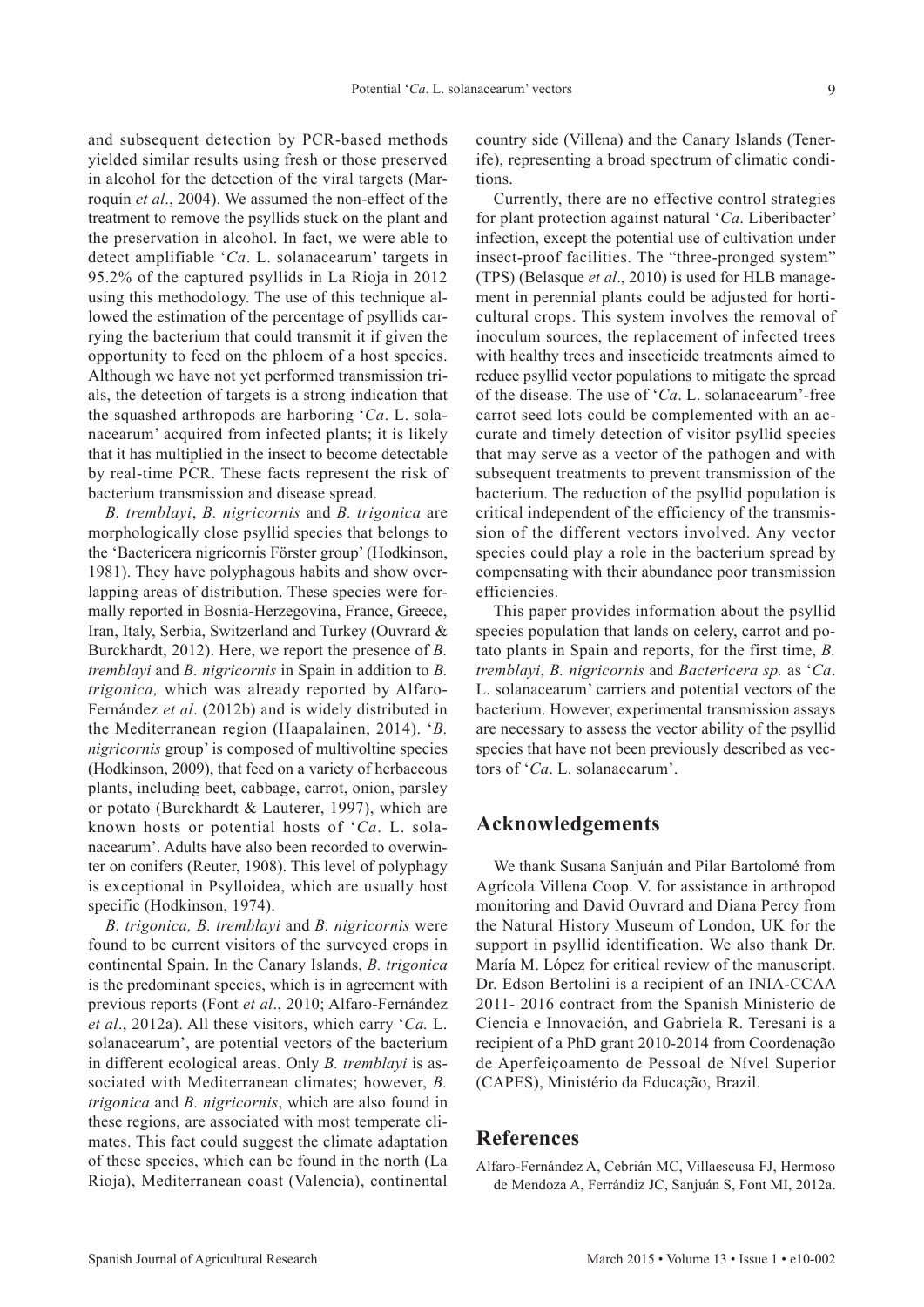First report of '*Candidatus* Liberibacter solanacearum' in carrots in mainland Spain. Plant Dis 96: 582. [http://dx.doi.](http://dx.doi.org/10.1094/PDIS-11-11-0918-PDN) [org/10.1094/PDIS-11-11-0918-PDN.](http://dx.doi.org/10.1094/PDIS-11-11-0918-PDN)

- Alfaro-Fernández A, Siverio F, Cebrián MC, Villaescusa FJ, Font MI, 2012b. '*Candidatus* Liberibacter solanacearum' associated with *Bactericera trigonica*-affected carrots in the Canary Islands. Plant Dis 96: 581. [http://dx.doi.](http://dx.doi.org/10.1094/PDIS-10-11-0878-PDN) [org/10.1094/PDIS-10-11-0878-PDN](http://dx.doi.org/10.1094/PDIS-10-11-0878-PDN).
- Bertolini E, Felipe RTA, Sauer AV, Lopes SA, Arilla A, Vidal E, Mourão Filho FAA, Nunes WMC, Bové JM, López MM *et al.,* 2014. Tissue-print and squash real-time polymerase chain reaction for direct detection of '*Candidatus* Liberibacter' species in citrus plants and psyllid vectors. Plant Pathol 63: 1149-1158. <http://dx.doi.org/10.1111/ppa.12197>.
- Bertolini E, Teresani GR, Loiseau M, Tanaka FAO, Barbé S, Martínez C, Gentit P, López MM, Cambra M, 2015. Transmission of '*Candidatus* Liberibacter solanacearum' in carrot seeds. Plant Pathol. [http://dx.doi.org/10.1111/](http://dx.doi.org/10.1111/ppa.12245) [ppa.12245.](http://dx.doi.org/10.1111/ppa.12245)
- Bové JM, 2006. Huanglongbing: a destructive, newlyemerging, century-old disease of citrus. J Plant Pathol 88: 7-37.
- Burckhardt D, Lauterer P, 1997. Systematics and biology of the Aphalara exilis (Weber and Mohr) species assemblage (Hemiptera: Psyllidae). Entomol Scand 28: 271-305. [http://dx.doi.org/10.1163/187631297X00088.](http://dx.doi.org/10.1163/187631297X00088)
- Cambra M, Gorris MT, Marroquín C, Román MP, Olmos A, Martínez MC, Hermoso de Mendoza A, López A, Navarro L, 2000. Incidence and epidemiology of *Citrus tristeza virus* in the Valencian Community of Spain. Virus Res 71: 75-85. [http://dx.doi.org/10.1016/S0168-](http://dx.doi.org/10.1016/S0168-1702%2800%2900190-8) [1702\(00\)00190-8](http://dx.doi.org/10.1016/S0168-1702%2800%2900190-8).
- Cambra M, Bertolini E, Olmos A, Capote N, 2006. Molecular methods for detection and quantitation of virus in aphids. In: Virus diseases and crop biosecurity (Cooper I, Kuehne T, Polischuk V, eds.). NATO Security through Science, Dordrecht (The Netherlands), pp: 81-88.
- Capoor SP, Rao DB, Viswanath SM, 1967. *Diaphorina citri,*  a vector of the greening disease of citrus in India. Indian J Agric Sci 37: 572-576.
- Cen Y, Gao J, Deng X, Xia Y, Chen, J, Zhang L, Guo J, Gao W, Zhou W, Wang Z, 2012. A new insect vector of '*Candidatus* Liberibacter asiaticus', *Cacopsylla* (Psylla) *citrisuga* (Hemiptera:Psyllidae). Proc Intl Citrus Congress. Valencia, Spain, p. 194.
- De Boer SH, López MM, 2012. New grower-friendly methods for plant pathogen monitoring. Annu Rev Phytopathol 50: 197-218. [http://dx.doi.org/10.1146/annurev-phy](http://dx.doi.org/10.1146/annurev-phyto-081211-172942)[to-081211-172942](http://dx.doi.org/10.1146/annurev-phyto-081211-172942).
- Dixon AFG, 1985. Structure of aphid populations. Annu Rev Entomol 30: 155-174. [http://dx.doi.org/10.1146/annurev.](http://dx.doi.org/10.1146/annurev.en.30.010185.001103) [en.30.010185.001103.](http://dx.doi.org/10.1146/annurev.en.30.010185.001103)
- EPPO, 2013. Data sheets on pests recommended for regulation.'*Candidatus* Liberibacter solanacearum'. Bull OEPP 43: 197-201.
- Font MI, Cebrián MC, Villaescusa FJ, Córdoba MC, Ferrándiz JC, Sanjuán S, Alfaro-Fernández A, Hermoso de Mendoza A, Jordá C, 2010. First report of phytoplasmas disease in celery and parsnip in Spain. Petria 20: 260-261.
- Haapalainen M, 2014. Biology and epidemics of *Candidatus* Liberibacter species, psyllid-transmitted plant-pathogenic bacteria. Ann Appl Biol 165: 172-198. [http://dx.doi.](http://dx.doi.org/10.1111/aab.12149) [org/10.1111/aab.12149.](http://dx.doi.org/10.1111/aab.12149)
- Hansen AK, Trumble JT, Stouthamer R, Paine TD, 2008. A new huanglongbing species, "*Candidatus* Liberibacter psyllaurous," found to infect tomato and potato, is vectored by the psyllid *Bactericera cockerelli* (Sulc). Appl Environ Microbiol 74: 5862-5865. [http://dx.doi.](http://dx.doi.org/10.1128/AEM.01268-08) [org/10.1128/AEM.01268-08](http://dx.doi.org/10.1128/AEM.01268-08).
- Hermoso de Mendoza A, Pérez E, Carbonell EA, Real V, 1998. Sampling methods to establish percentages of species and population patterns in citrus aphids. In: Aphids in natural and managed ecosystems (Nieto Nafría JM, Dixon AFG, eds.). Universidad de León, León (Spain), pp: 561-568.
- Hodkinson ID, 1974. The biology of the Psylloidea (Homoptera): a review. Bull Entomol Res 64: 325-338. [http://](http://dx.doi.org/10.1017/S0007485300031217) [dx.doi.org/10.1017/S0007485300031217.](http://dx.doi.org/10.1017/S0007485300031217)
- Hodkinson ID, 1981. Status and taxonomy of the *Trioza (Bactericera) nigricornis* Förster complex (Hemiptera: Triozidae). Bull Entomol Res 71: 671-679. [http://dx.doi.](http://dx.doi.org/10.1017/S0007485300010208) [org/10.1017/S0007485300010208.](http://dx.doi.org/10.1017/S0007485300010208)
- Hodkinson ID, 2009. Life cycle variation and adaptation in jumping plant lice (Insecta: Hemiptera: Psylloidea): a global synthesis. J Nat Hist 43: 65-179. [http://dx.doi.](http://dx.doi.org/10.1080/00222930802354167) [org/10.1080/00222930802354167](http://dx.doi.org/10.1080/00222930802354167).
- Hodkinson ID, White IM, 1979. Homoptera Psylloidea. Handbooks for the identification of British insects, Vol. 2. Royal Entomological Society of London, London, pp: 1-98.
- Liefting LW, Sutherland PW, Ward LI, Paice KL, Weir BS, Clover GRG, 2009. A new "*Candidatus* Liberibacter" species associated with diseases of solanaceous crops. Plant Dis 93: 208-214. [http://dx.doi.org/10.1094/PDIS-](http://dx.doi.org/10.1094/PDIS-93-3-0208)[93-3-0208.](http://dx.doi.org/10.1094/PDIS-93-3-0208)
- Marroquín C, Olmos A, Gorris MT, Bertolini E, Martinez C, Carbonell EA, Hermoso de Mendoza A, Cambra M, 2004. Estimation of the number of aphids carrying *Citrus tristeza virus* that visit adult citrus trees. Virus Res 100: 101- 108. <http://dx.doi.org/10.1016/j.virusres.2003.12.018>.
- McLean APD, Oberholzer PCJ, 1965. *Citrus psylla,* a vector of the greening disease of sweet orange. S Afr J Agric Sci 8: 297-298.
- Munyaneza JE, 2012. Zebra chip disease of potato: biology, epidemiology and management. Am J Pot Res 89: 329- 350. [http://dx.doi.org/10.1007/s12230-012-9262-3.](http://dx.doi.org/10.1007/s12230-012-9262-3)
- Munyaneza JE, Fisher TW, Sengoda VG, Garczynski SF, 2010a. First report of "*Candidatus* Liberibacter solanacearum" associated with psyllid-affected carrots in Europe. Plant Dis 94: 639. [http://dx.doi.org/10.1094/](http://dx.doi.org/10.1094/PDIS-94-5-0639A) [PDIS-94-5-0639A](http://dx.doi.org/10.1094/PDIS-94-5-0639A).
- Munyaneza JE, Fisher TW, Sengoda VG, Garczynski SF, Nissinen A, Lemmetty A, 2010b. Association of "*Candidatus* Liberibacter solanacearum" with the psyllid *Trioza apicalis* (hemiptera:Triozidae). Eur J Econ Entomol 103: 1060-1070. [http://dx.doi.org/10.1603/EC10027.](http://dx.doi.org/10.1603/EC10027)
- Nelson WR, Fisher TW, Munyaneza JE, 2011. Haplotypes of "*Candidatus* Liberibacter solanacearum" suggest long-